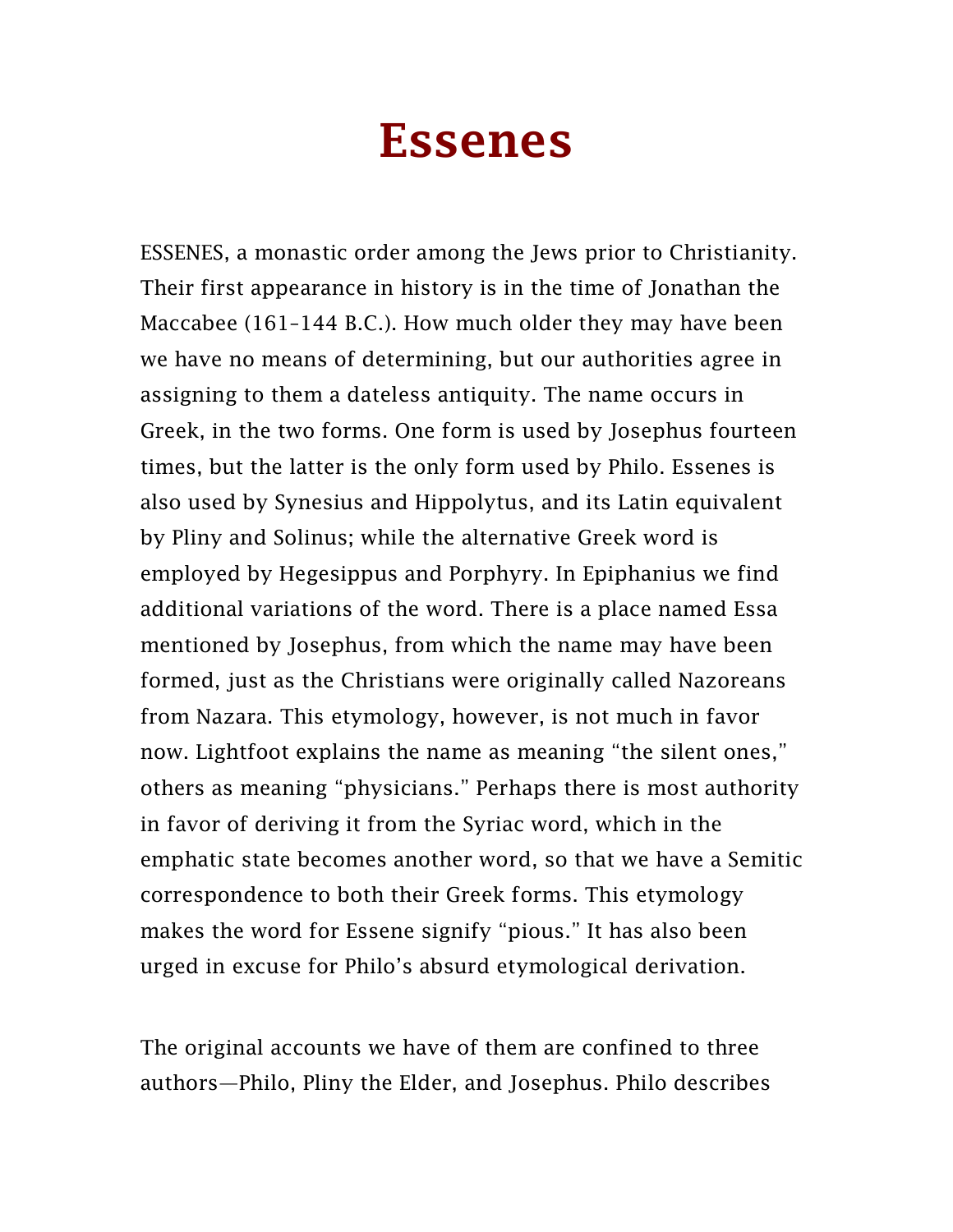them in his treatise known as Quod omnis probus liber and also in his "Apology for the Jews," a fragment of which has been preserved by Eusebius. Pliny has a short but striking sketch of them, derived in all probability from Alexander Polyhistor, who is mentioned among the authorities for the fifth book of his Natural History. This historian, of whom Eusebius had a very high opinion, lived in the time of Sulla. Josephus treats of them at length in his Jewish War (Book 2, line 8), and more briefly in two passages of his Antiquities. He has also interesting accounts of the prophetic powers possessed by three individual members of the sect—Judas, Menahem, and Simon. Besides this he mentions an Essene Gate in Jerusalem and a person called John the Essene, one of the bravest and most capable leaders in the war against the Romans. Josephus himself made trial of the sect of Essenes in his youth; but from his own statement it appears that he must have been a very short time with them, and therefore could not have been initiated into the inner mysteries of the society (De vita sua, 2). After this the notices that we have of the Essenes from antiquity are mere reproductions, except in the case of Epiphanius (died A.D.402), who, however, is so confused a writer as to be of little value. Solinus, who was known as "Pliny's Ape," echoed the words of his master about a century after that writer's death, which took place in A.D. 79. Similarly Hippolytus, who lived in the reign of Commodus (A.D. 180–192), reproduced the account of Josephus, adding a few touches of his own. Porphyry (A.D. 233–306) afterwards did the same, but had the grace to mention Josephus in the context. Eusebius quoted the account as from Porphyry, though he must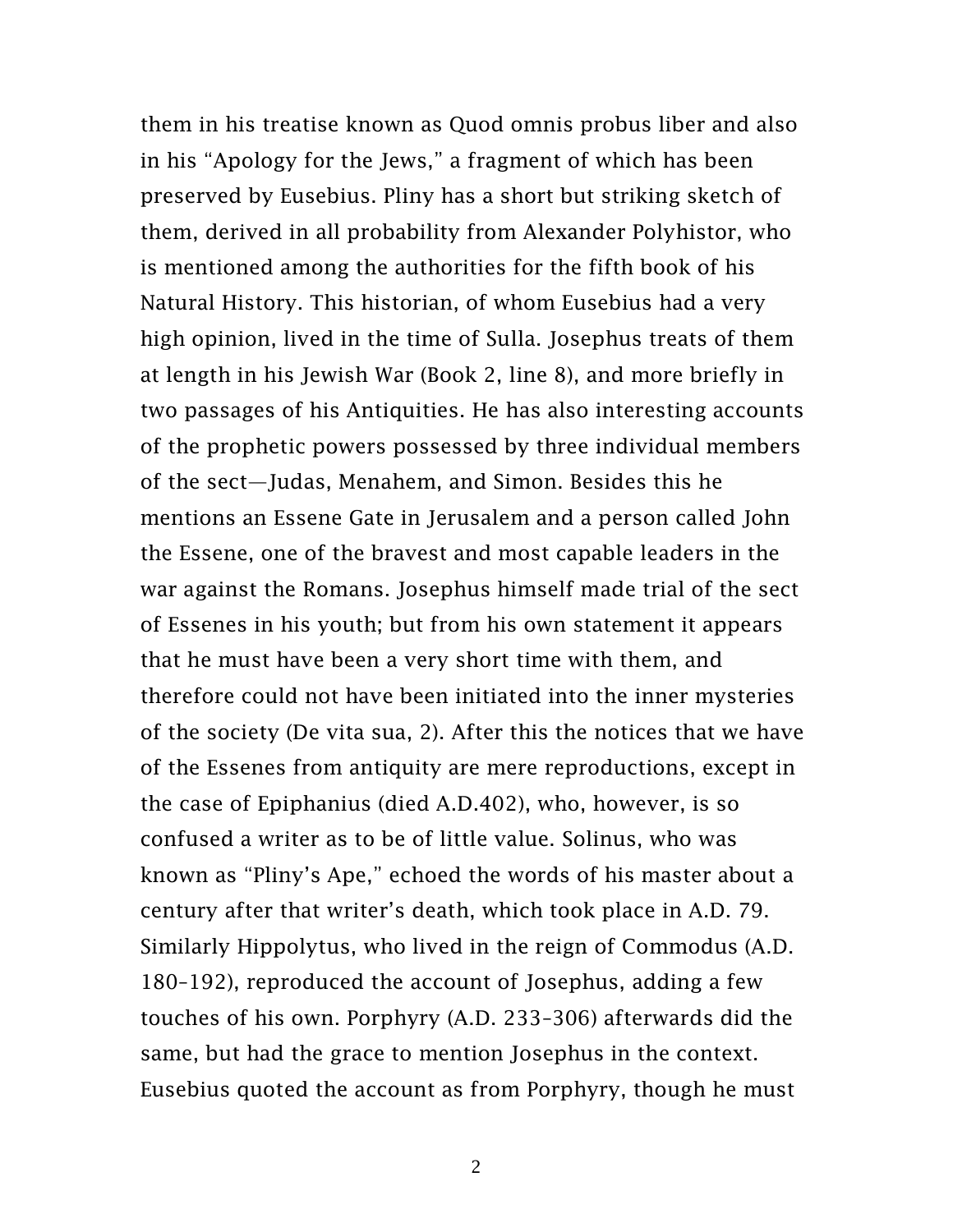have known that he had derived it from Josephus. But Porphyry's name would impress pagan readers. There is also a mention of the Essenes by Hegesippus and by Synesius in his life of Dio Chrysostom. It has been conjectured that the Clementine literature emanated from Essenes who had turned Christian. (See Ebionites.) There are significantly many religious texts and teachings including gospel records attributed to the Essenes; however, their authenticity remains historiographically unproven, thereby subject to individual interpretation and / or belief on whichever basis.

The Essenes were an exclusive society, distinguished from the rest of the Jewish nation in Palestine by an organization peculiar to themselves, and by a theory of life in which a severe asceticism and a rare benevolence to one another and to mankind in general were the most striking characteristics. They had fixed rules for initiation, a succession of strictly separate grades within the limits of the society, and regulations for the conduct of their daily life even in its minutest details. Their membership could be recruited only from the outside world, as marriage and all intercourse with women were absolutely renounced. They were the first society in the world to condemn slavery both in theory and practice; they enforced and practised the most complete community of goods. They chose their own priests and public office-bearers, and even their own judges. Though their prevailing tendency was practical, and the tenets of the society were kept a profound secret, it is perfectly clear from the concurrent testimony of Philo and Josephus that they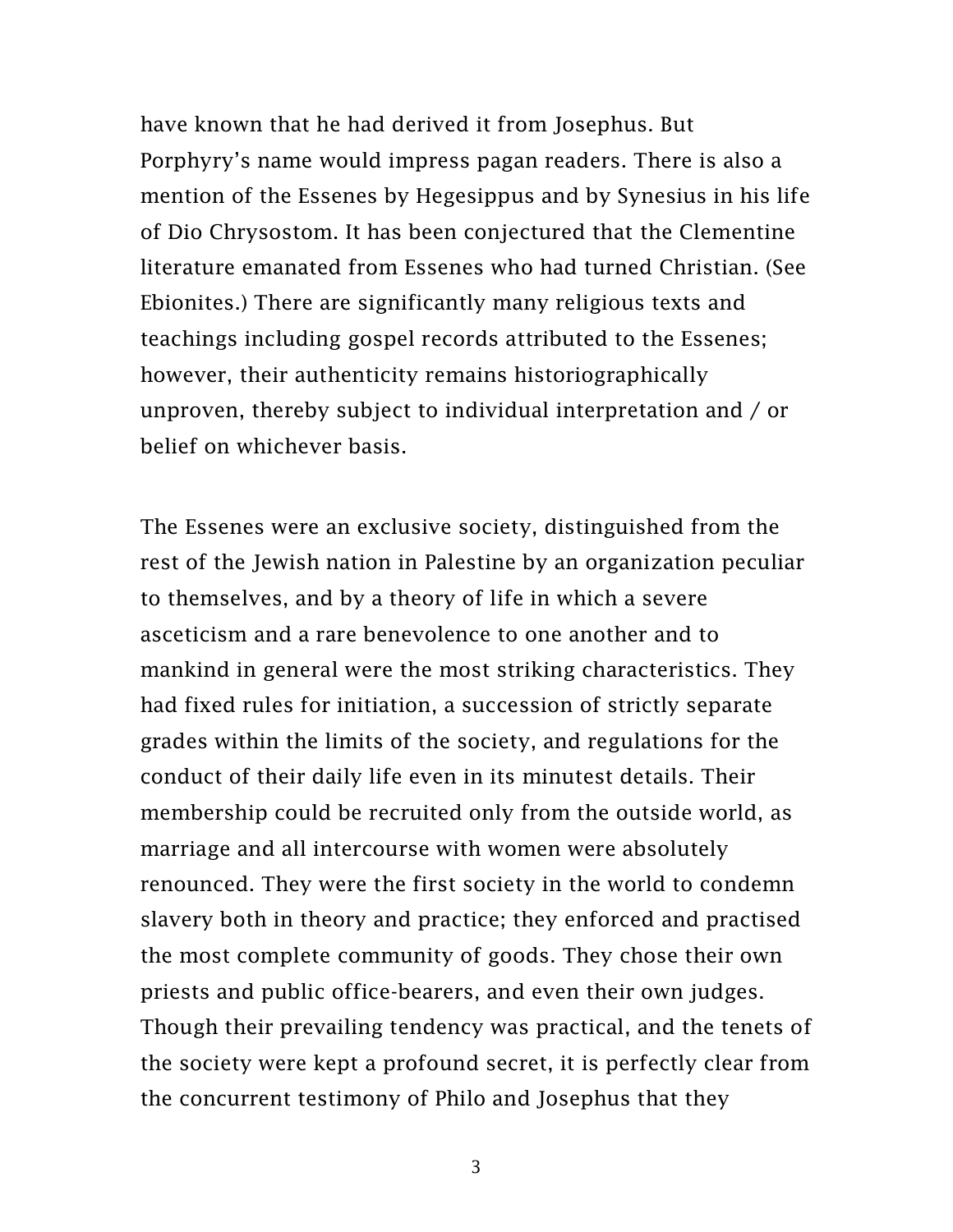cultivated a kind of speculation, which not only accounts for their spiritual asceticism, but indicates a great deviation from the normal development of Judaism, and a profound sympathy with Greek philosophy, and probably also with Oriental ideas. At the same time we do our Jewish authorities no injustice in imputing to them the patriotic tendency to idealize the society, and thus offer to their readers something in Jewish life that would bear comparison at least with similar manifestations of Gentile life.

There is some difficulty in determining how far the Essenes separated themselves locally from their fellow-countrymen. Josephus informs us that they had no single city of their own, but that many of them dwelt in every city. While in his treatise Quod omnis, etcetera, Philo speaks of their avoiding towns and preferring to live in villages, in his "Apology for the Jews" we find them living in many cities, villages, and in great and prosperous towns. In Pliny they are a perennial colony settled on the western shore of the Dead Sea. On the whole, as Philo and Josephus agree in estimating their number at 4000; we are justified in suspecting some exaggeration as to the many cities, towns and villages where they were said to be found. As agriculture was their favorite occupation, and as their tendency was to withdraw from the haunts and ordinary interests of mankind, we may assume that with the growing confusion and corruption of Jewish society they felt themselves attracted from the mass of the population to the sparsely peopled districts, till they found a congenial settlement and free scope for their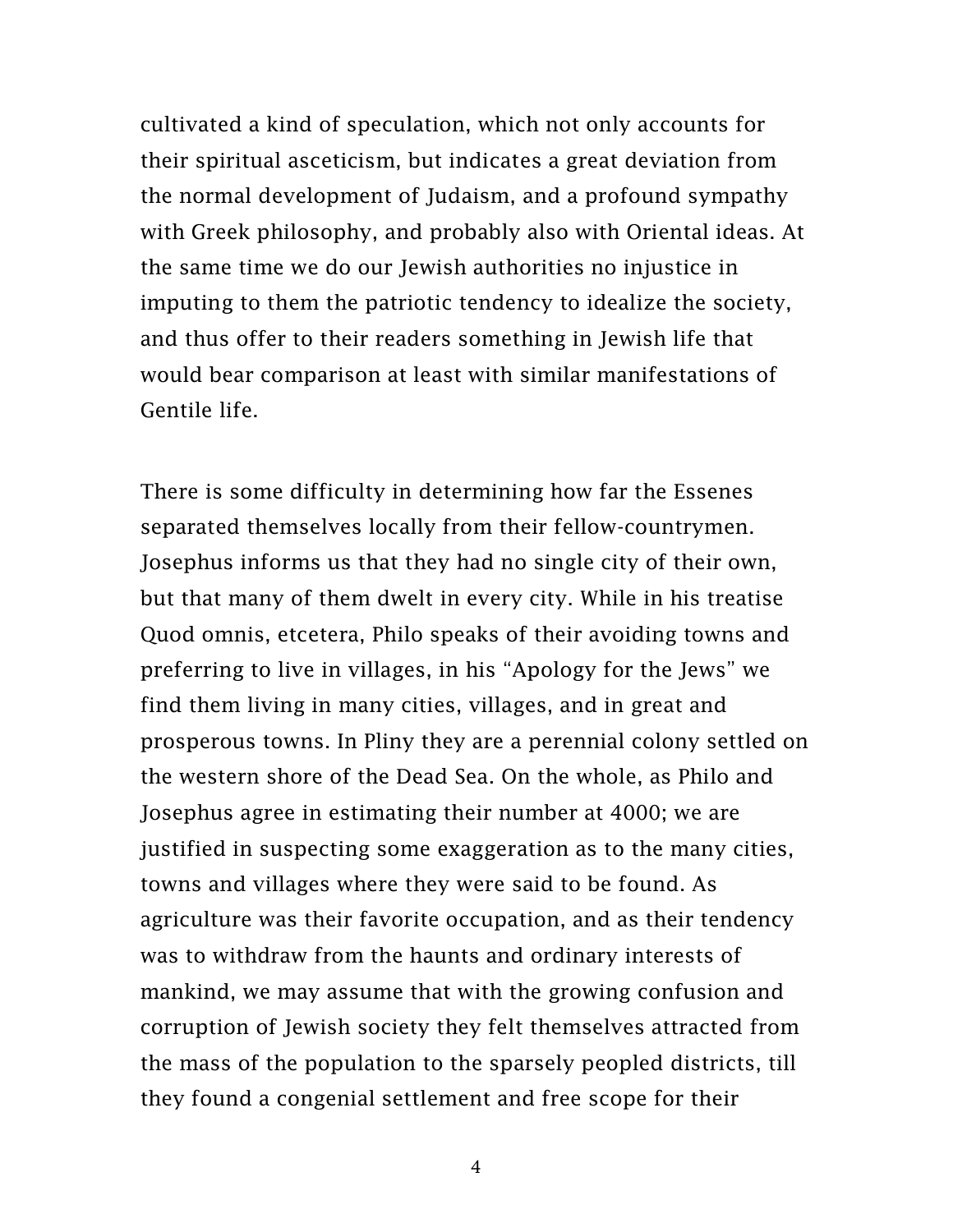peculiar view of life by the shore of the Dead Sea. While their principles were consistent with the neighbourhood of men, they were better adapted to a state of seclusion.

The Essenes did not renounce marriage because they denied the validity of the institution or the necessity of it as providing for the continuance of the human race, but because they had a low opinion of the character of women. They adopted children when very young, and brought them up on their own principles. Pleasure generally they rejected as evil. They despised riches not less than pleasure; neither poverty nor wealth was observable among them; at initiation every one gave his property into the common stock; every member in receipt of wages handed them over to the funds of the society. In matters of dress the asceticism of the society was very pronounced. They regarded oil as a defilement, even washing it off if anointed with it against their will. They did not change their clothes or their shoes till they were torn in pieces or worn completely away. The color of their garments was always white. Their daily routine was prescribed for them in the strictest manner. Before the rising of the sun they were to speak of nothing profane, but offered to it certain traditional forms of prayer as if beseeching it to rise. Thereafter they went about their daily tasks, working continuously at whatever trade they knew till the fifth hour, when they assembled, and, girding on a garment of linen, bathed in cold water. They next seated themselves quietly in the dining hall, where the baker set bread in order, and the cook brought each a single dish of one kind of food. Before meat and after it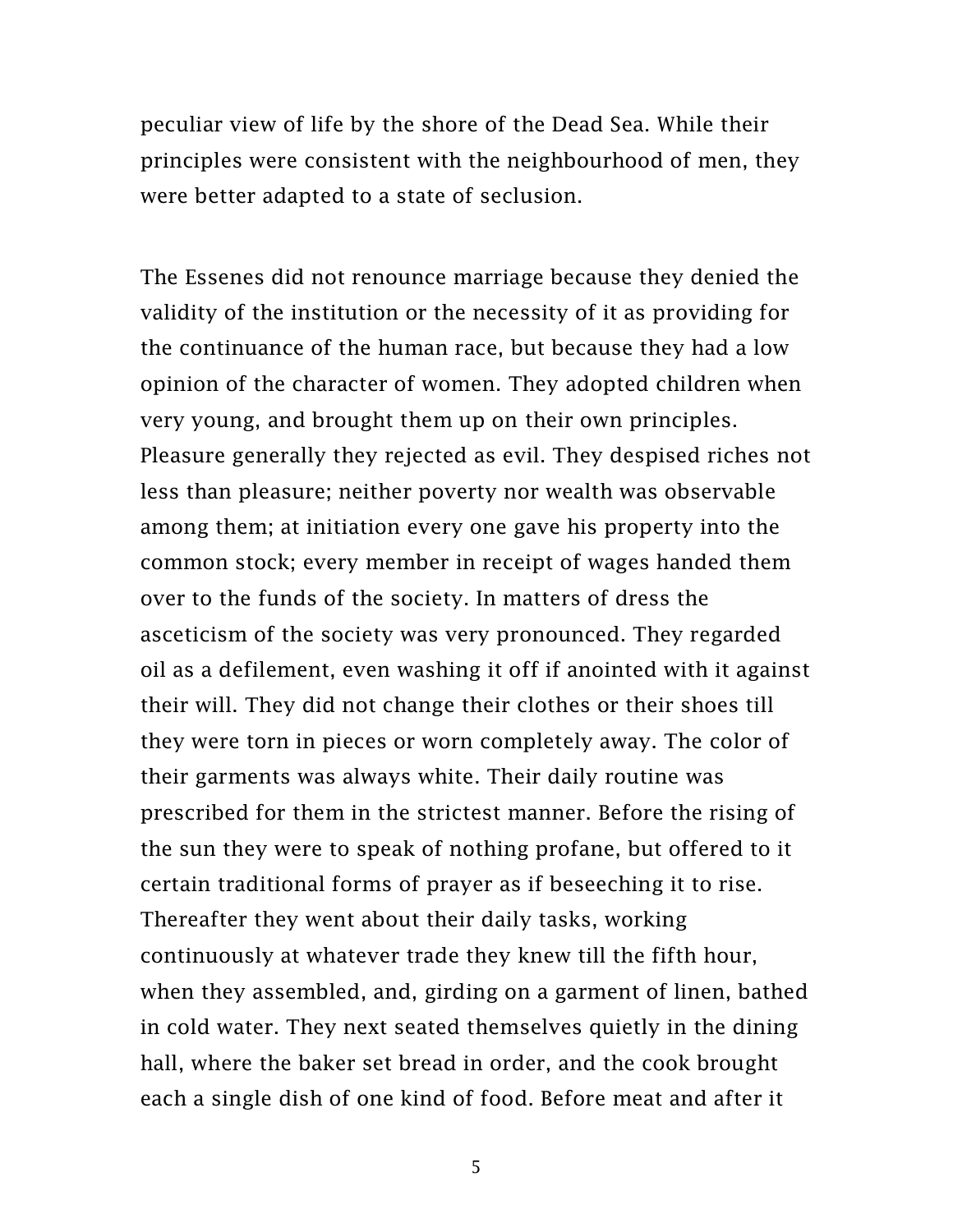grace was said by a priest. After dinner they resumed work till sunset. In the evening they had supper, at which guests of the order joined them, if there happened to be any such present. Withal there was no noise or confusion to mar the tranquility of their intercourse; no one usurped more than his share of the conversation; the stillness of the place oppressed a stranger with a feeling of mysterious awe. This composure of spirit was owing to their perfect temperance in eating and drinking. Not only in the daily routine of the society, but generally, the activity of the members was controlled by their presidents. In only two things could they take the initiative, helpfulness and mercy; the deserving poor and the destitute were to receive instant relief; but no member could give anything to his relatives without consulting the heads of the society. Their office-bearers were elected. They had also their special courts of justice, which were composed of not less than a hundred members, and their decisions, which were arrived at with extreme care, were irreversible. Oaths were strictly forbidden; their word was stronger than an oath. They were just and temperate in anger, the guardians of good faith, and the ministers of peace, obedient to their elders and to the majority. But the moral characteristics which they most earnestly cultivated and enjoined will best appear in their rules of initiation. There was a novitiate of three years, during which the intending member was tested as to his fitness for entering the society. If the result was satisfactory, he was admitted, but before partaking of the common meal he was required to swear awful oaths, that he would reverence the deity, do justice to men, hurt no man voluntarily or at the command of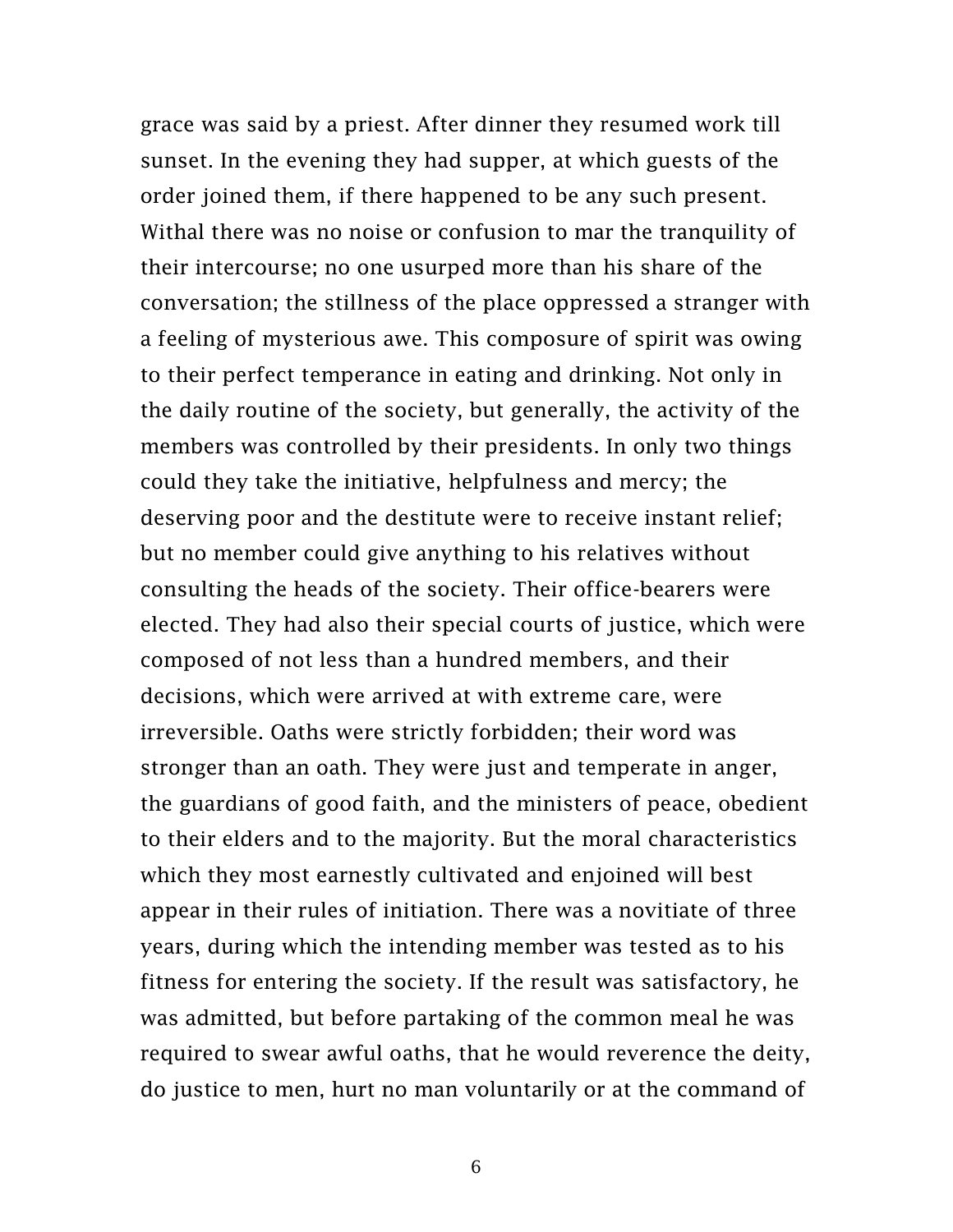another, hate the unjust and assist the just, and that he would render fidelity to all men, but especially to the rulers, seeing that no one rules but of God. He also vowed, if he should bear rule himself, to make no violent use of his power, nor outshine those set under him by superior display, to make it his aim to cherish the truth and unmask liars, to be pure from theft and unjust gain, to conceal nothing from his fellow-members, nor to divulge any of their affairs to other men, even at the risk of death, to transmit their doctrines unchanged, and to keep secret the books of the society and the names of the angels.

Within the limits of the society there were four grades so distinct that if any one touched a member of an inferior grade he required to cleanse himself by bathing in water; members who had been found guilty of serious crimes were expelled from the society, and could not be received again till reduced to the very last extremity of want or sickness. As the result of the ascetic training of the Essenes, and of their temperate diet, it is said that they lived to a great age, and were superior to pain and fear. During the Roman war they cheerfully underwent the most grievous tortures rather than break any of the principles of their faith. In fact, they had in many respects reached the very highest moral elevation attained by the ancient world; they were just, humane, benevolent, and spiritually-minded; the sick and aged were the objects of a special affectionate regard; and they condemned slavery, not only as an injustice, but as an impious violation of the natural brotherhood of men (Philo Book 2, line 457). There were some of the Essenes who permitted marriage,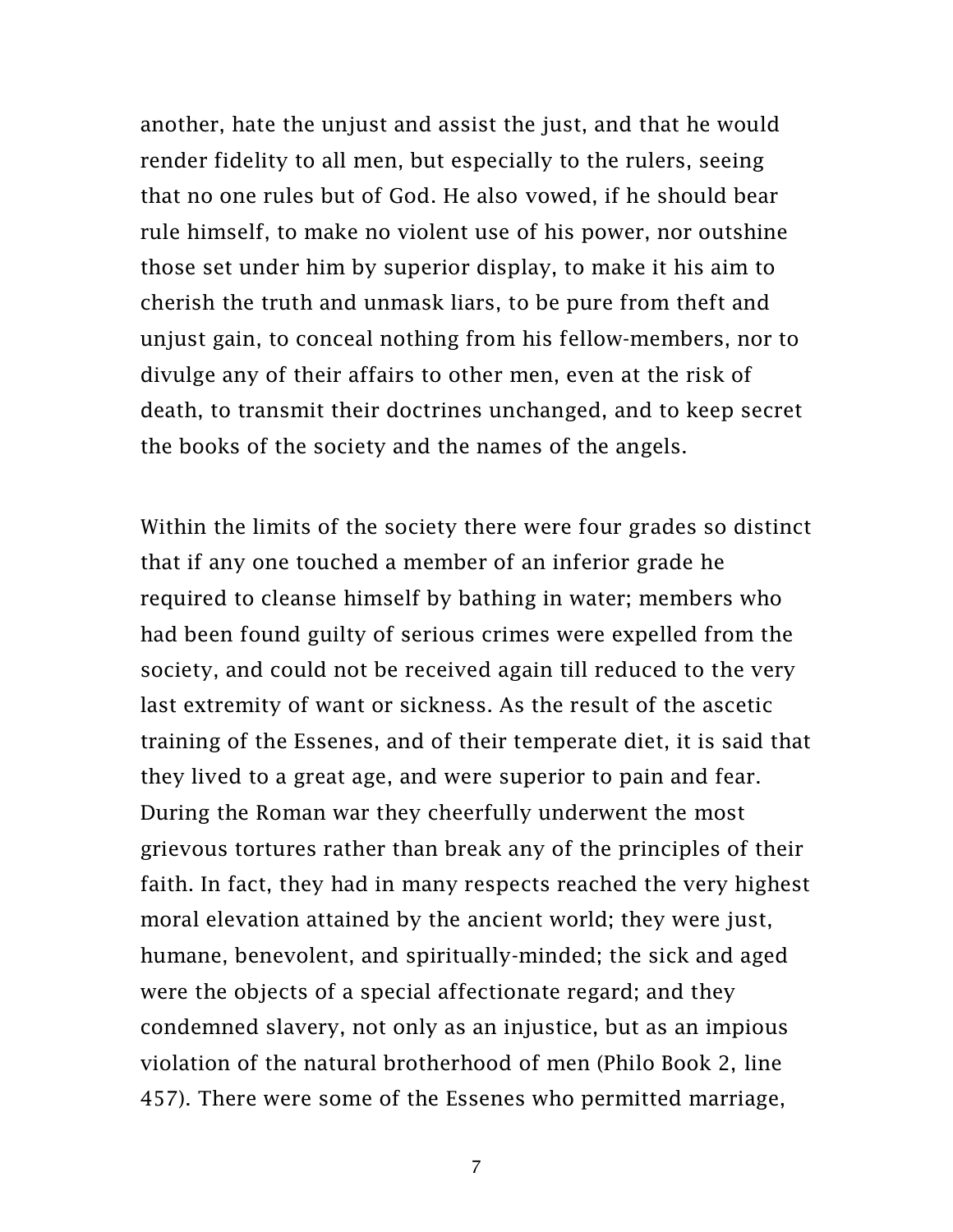but strictly with a view to the preservation of the race; in other respects they agreed with the main body of the society.

It will be apparent that the predominant tendency of the society was practical. Philo tells us expressly that they rejected logic as unnecessary to the acquisition of virtue, and speculation on nature as too lofty for the human intellect. Yet they had views of their own as to God, Providence, the soul, and a future state, which, while they had a practical use, were yet essentially speculative. On the one hand, indeed, they held tenaciously by the traditional Judaism: blasphemy against their lawgiver was punished with death, the sacred books were preserved and read with great reverence, though not without an allegorical interpretation, and the Sabbath was most scrupulously observed. But in many important points their deviation from the strait path of Judaic development was complete. They rejected animal sacrifice as well as marriage; the oil with which priests and kings were anointed they accounted unclean; and the condemnation of oaths and the community of goods were unmistakable innovations for which they found no hint or warrant in the old Hebrew writings. Their most singular feature, perhaps, was their reverence for the sun. In their speculative hints respecting the soul and a future state, we find another important deviation from Judaism, and the explanation of their asceticism. They held that the body is mortal, and its substance transitory; that the soul is immortal, but, coming from the subtlest ether, is lured as by a sorcery of nature into the prison-house of the body. At death it is released from its bonds, as from long slavery, and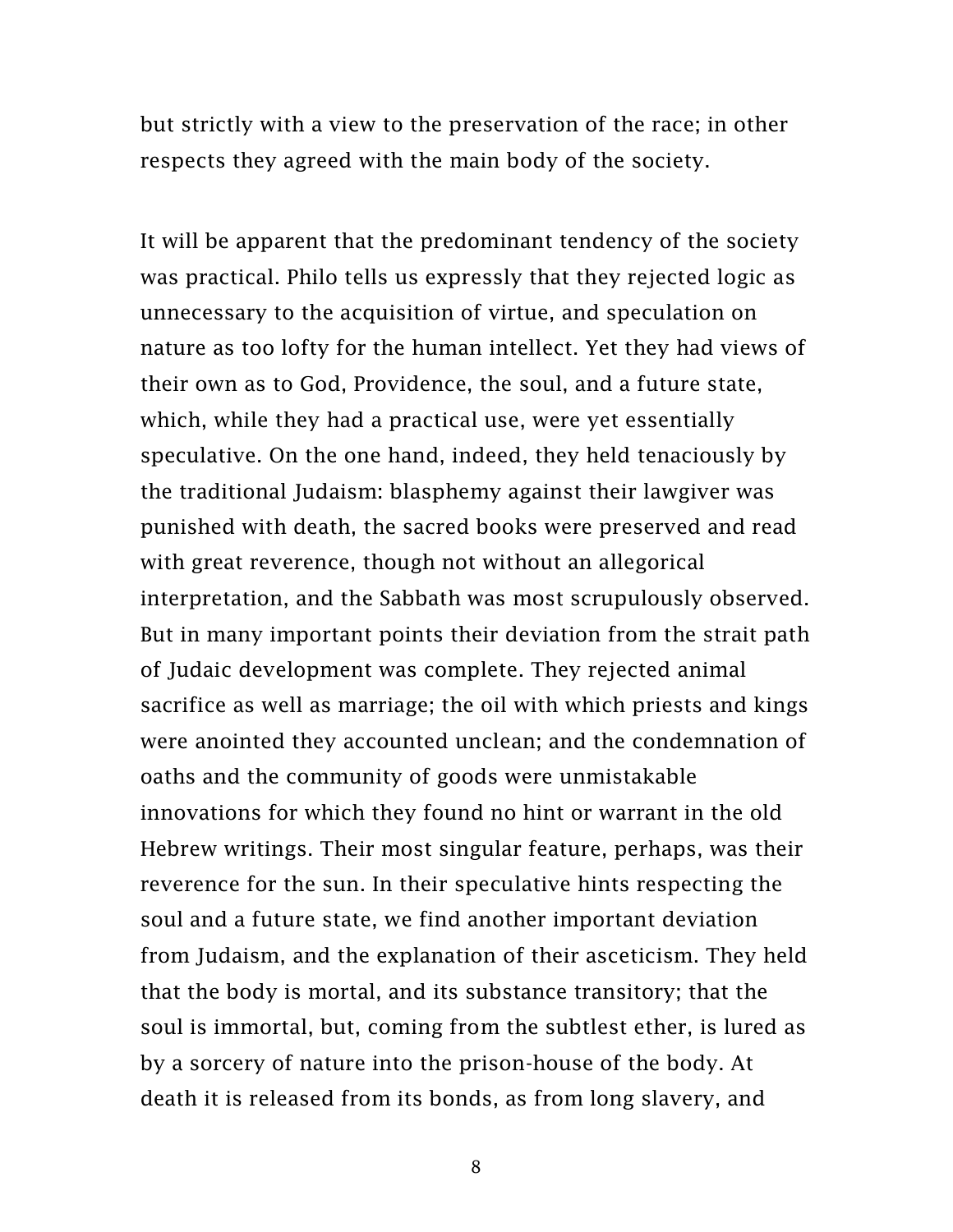joyously soars aloft. To the souls of the good there is reserved a life beyond the ocean, and a country oppressed by neither rain, nor snow, nor heat, but refreshed by a gentle west wind blowing continually from the sea (vide Homer, Odyssey Book 4, lines 566–568), but to the wicked a region of wintry darkness and of unceasing torment. Josephus tells us too that the Essenes believed in fate; but in what sense, and what relation it bore to Divine Providence, does not appear.

The above evidence has left students in doubt as to whether Essenism is to be regarded as a pure product of the Jewish mind or as due in part to some foreign influence. On the one hand it might be maintained that the Essenes out-Pharisee'd the Pharisees. They had in common with that sect their veneration for Moses and the Law, their Sabbatarianism, their striving after ceremonial purity, and their tendency towards fatalism. But if the Pharisees abstained from good works on the Sabbath, the Essenes abstained even from natural necessities; if the Pharisees washed, the Essenes bathed before dinner; if the Pharisees ascribed some things to Fate, the Essenes ascribed all (Josephus Antiquities Book 13. Chapter 5, section 9). But on the other hand the Essenes avoided marriage, which the Pharisees held in honor; they offered no animal-sacrifices in the Temple; they refrained from the use of oil, which was customary among the Pharisees (Luke 7:46); above all, they offered prayers to the sun, after the manner denounced in Ezekiel (8:16). These and other points of divergences are not explained by Ritschl's interesting theory that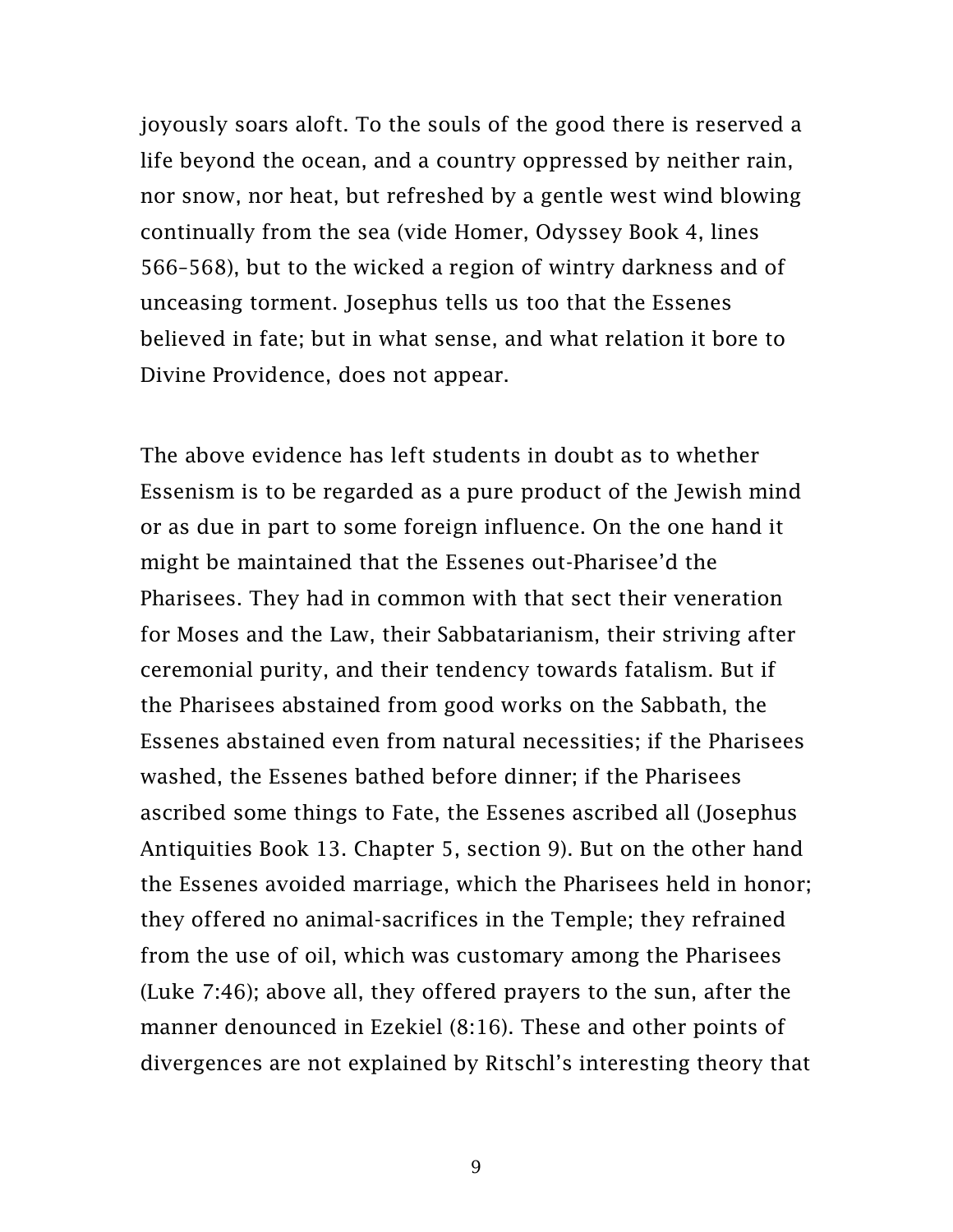Essenism was an organized attempt to carry out the idea of "a kingdom of priests and an holy nation" (Exodus 19:6).

Granting then that some foreign influence was at work in Essenism, we have four theories offered to us—that this influence was Persian, Buddhist, Pythagorean, or lastly, as maintained by Lipsius, that of the surrounding Syrian heathenism. Each of these views has had able advocates, but it must not be supposed that they are mutually exclusive. If we consider how Philo, while remaining a devout Jew in religion, yet managed to assimilate the whole Stoic philosophy, we can well believe that the Essenes might have been influenced, as Zeller maintained that they were, by Neo-Pythagoreanism. But as Pythagoras himself came from Samos, and his doctrines have a decidedly Oriental tinge, it may very well be that both he and the Essenes drew from a common source; for there is no need to reject, as is so commonly done, the statements of our authorities as to the antiquity of the Essenes. This common source we may believe with Lightfoot to have been the Persian religion, which we know to have profoundly influenced that of Israel, independently of the Essenes.

The fact that the Pharisees and Sadducees so often figure in the pages of the New Testament, while the Essenes are never mentioned, might plausibly be interpreted to show that the New Testament emanated from the side of the Essenes. So far as concerns the Epistle of Saint James this interpretation would probably be correct. That work contains the doctrine common to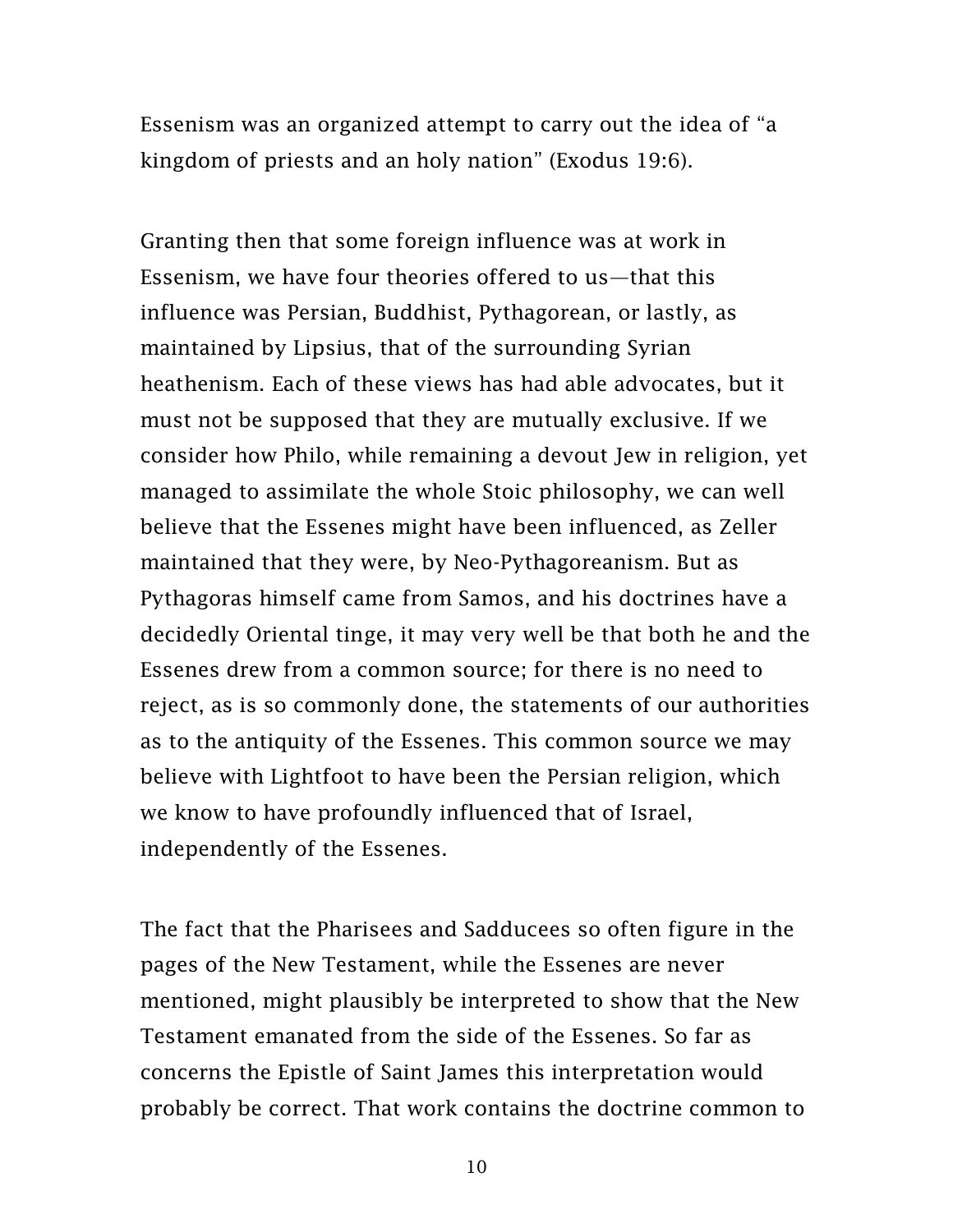the Essenes with Plato, and suggestive of Persian Dualism, that God is the author of good only. There are also certain obvious points of resemblance between the Essenes and the early Christians. Both held property in common; both had scattered communities which received guests one from the other; both avoided a light use of oaths; both taught passive obedience to political authority. The list might be enlarged, but it would not necessarily prove more than that the early Christians shared in the ideas of their age. Christianity was to some extent a popularization of Essenism, but there is little reason for believing that Jesus himself was an Essene. De Quincey's contention that there were no Essenes but the early Christians is now a literary curiosity.

The original sources of our knowledge of the Essenes have been mentioned at the beginning of this paper; the best modern discussions of them are to be found in such works as Zeller's Philosophie der Griechen, volume 3. The copious bibliography in Conybeare's edition of Philo's De vita contemplativa bears upon the Essenes as well as upon the Therapeutes. For a specially Jewish view of the Essenes see Kohler's article in the Jewish Encyclopaedia. They are there regarded as being "simply the rigorists among the Pharisees." But we are also told that "the Pharisees characterized the Essene as 'a fool who destroyed the world.'"

EBIONITES (signifying in Hebrew "poor humans"), a name given to the ultra-Jewish party in the early Christian church. It is first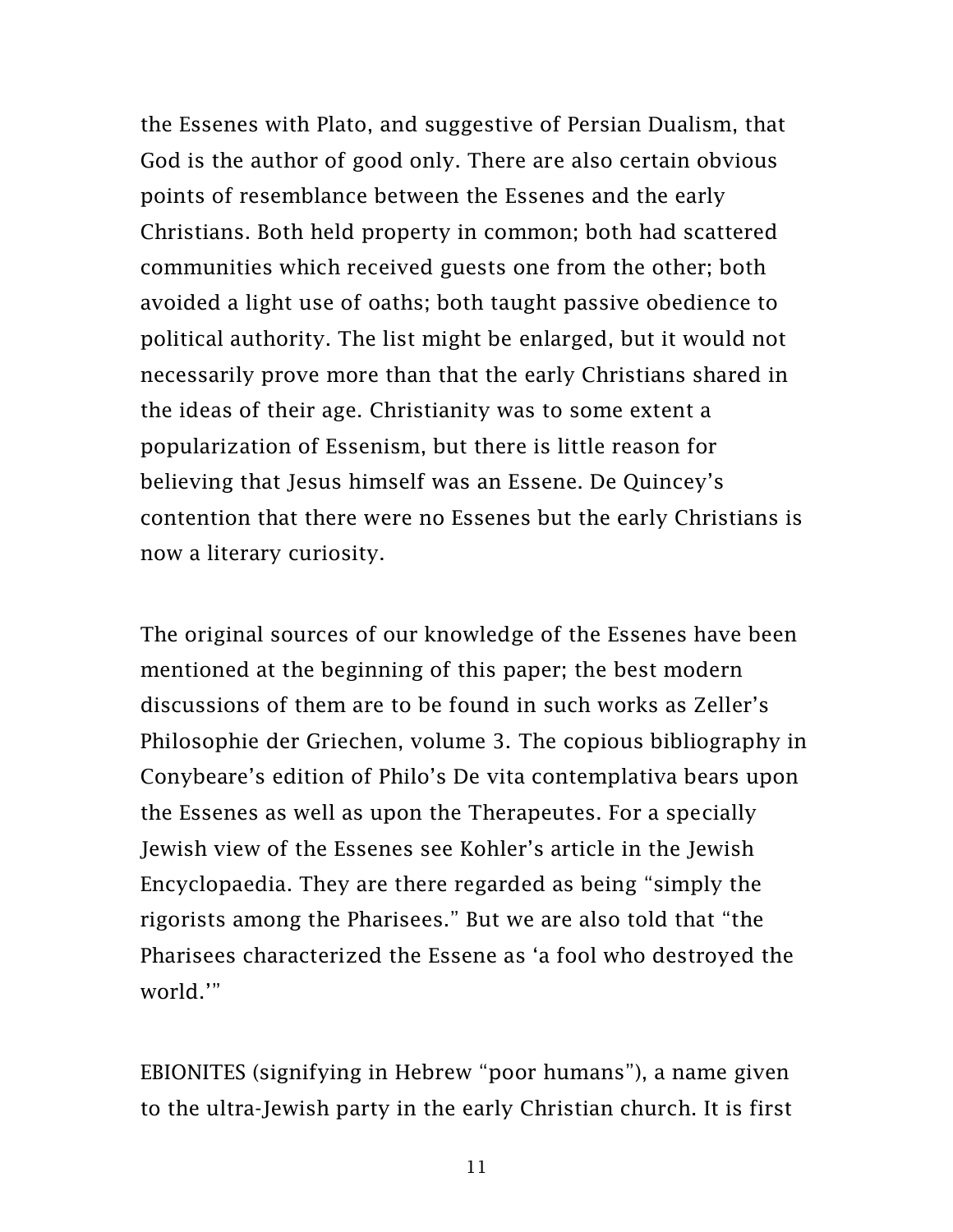met with in Irenaeus, who sheds no light on the origin of the Ebionites, but says that while they admit the world to have been made by the true God (in contrast to the Demiurge of the Gnostics), they held Cerinthian views on the person of Christ, used only the Gospel of Matthew (probably the Gospel according to the Hebrews—so Eusebius), and rejected Paul as an apostate from the Mosaic Law, to the customs and ordinances of which, including circumcision, they steadily adhered. A similar account is given by Hippolytus, who invents a founder named Ebion. Origen divides the Ebionites into two classes according to their acceptance or rejection of the virgin birth of Jesus, but says that all alike reject the Pauline epistles. This is confirmed by Eusebius, who adds that even those who admitted the virgin birth did not accept the pre-existence of Jesus as Logos and Sophia. They kept both the Jewish Sabbath and the Christian Lord's day, and held extreme millenarian ideas in which Jerusalem figured as the center of the coming Messianic kingdom. Epiphanius with his customary confusion makes two separate sects, Ebionites and Nazarenes. Both names, however, refer to the same people (the Jewish Christians of Syria), the latter going back to the designation of apostolic times (Acts 24:5), and the former being the term usually applied to them in the ecclesiastical literature of the second and third centuries.

The origin of the Nazarenes or Ebionites as a distinct sect is very obscure, but may be dated with much likelihood from the edict of Hadrian which in A.D. 135 finally scattered the old church of Jerusalem. While Christians of the type of Aristo of Pella and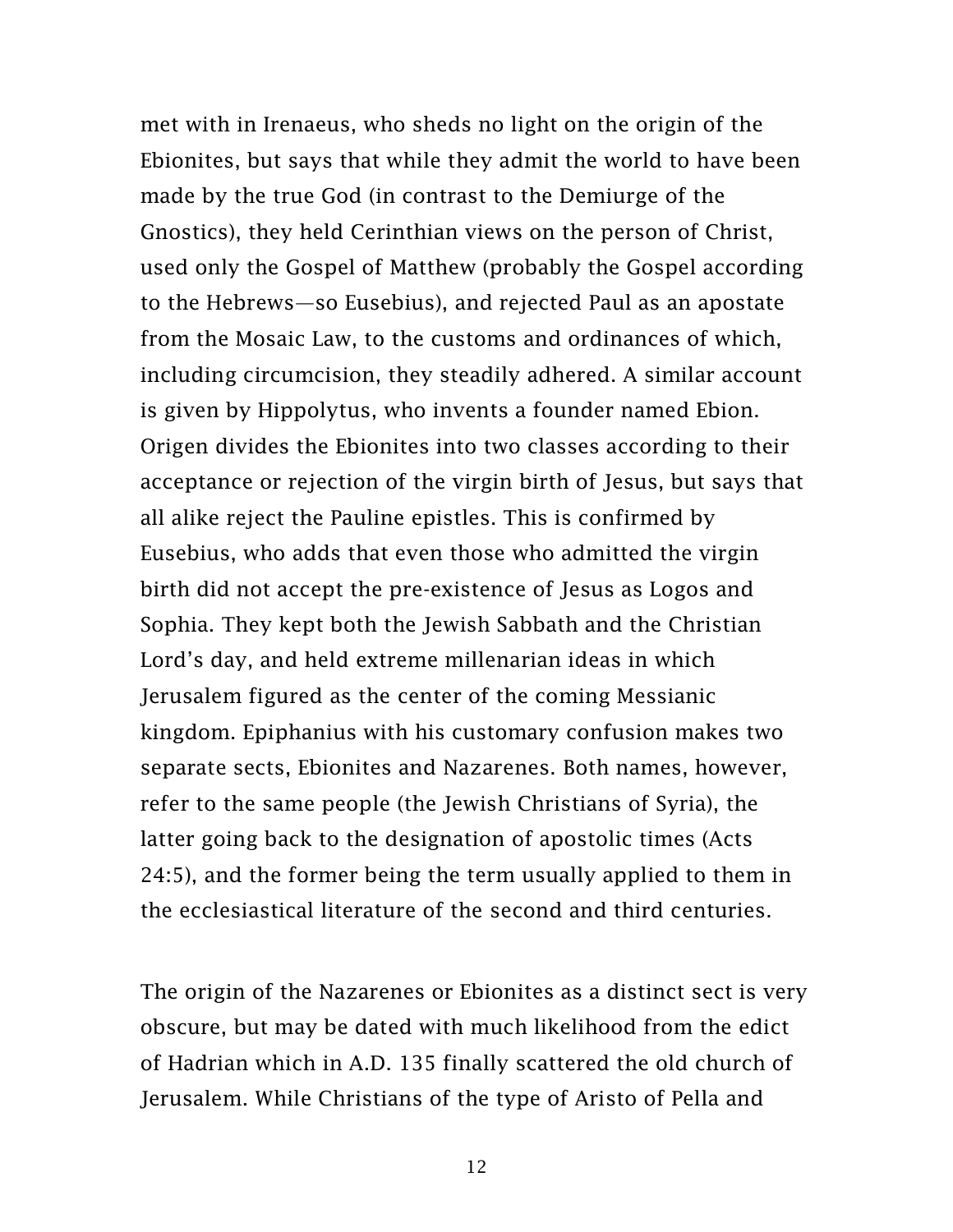Hegesippus, on the snapping of the old ties, were gradually assimilated to the great church outside, the more conservative section became more and more isolated and exclusive. "It may have been then that they called themselves the Poor Men, probably as claiming to be the true representatives of those who had been blessed in the Sermon on the Mount, but possibly adding to the name other associations." Out of touch with the main stream of the church they developed a new kind of pharisaism. Doctrinally they stood not so much for a theology as for a refusal of theology, and, rejecting the practical liberalism of Paul, became the natural heirs of those early Judaizers who had caused the apostle so much annoyance and trouble.

Though there is insufficient justification for dividing the Ebionites into two separate and distinct communities, labelled respectively Ebionites and Nazarenes, we have good evidence, not only that there were grades of Christological thought among them, but that a considerable section, at the end of the second century and the beginning of the third, exchanged their simple Judaistic creed for a strange blend of Essenism and Christianity. These are known as the Helxaites or Elchasaites, for they accepted as a revelation the "book of Elchasai," and one Alcibiades of Apamea undertook a mission to Rome about A.D. 220 to propagate its teaching. It was claimed that Christ, as an angel 96 miles high, accompanied by the Holy Spirit, as a female angel of the same stature, had given the revelation to Elchasai in the third year of Trajan (A.D. 100), but the book was probably quite new in Alcibiades' time. It taught that Christ was an angel